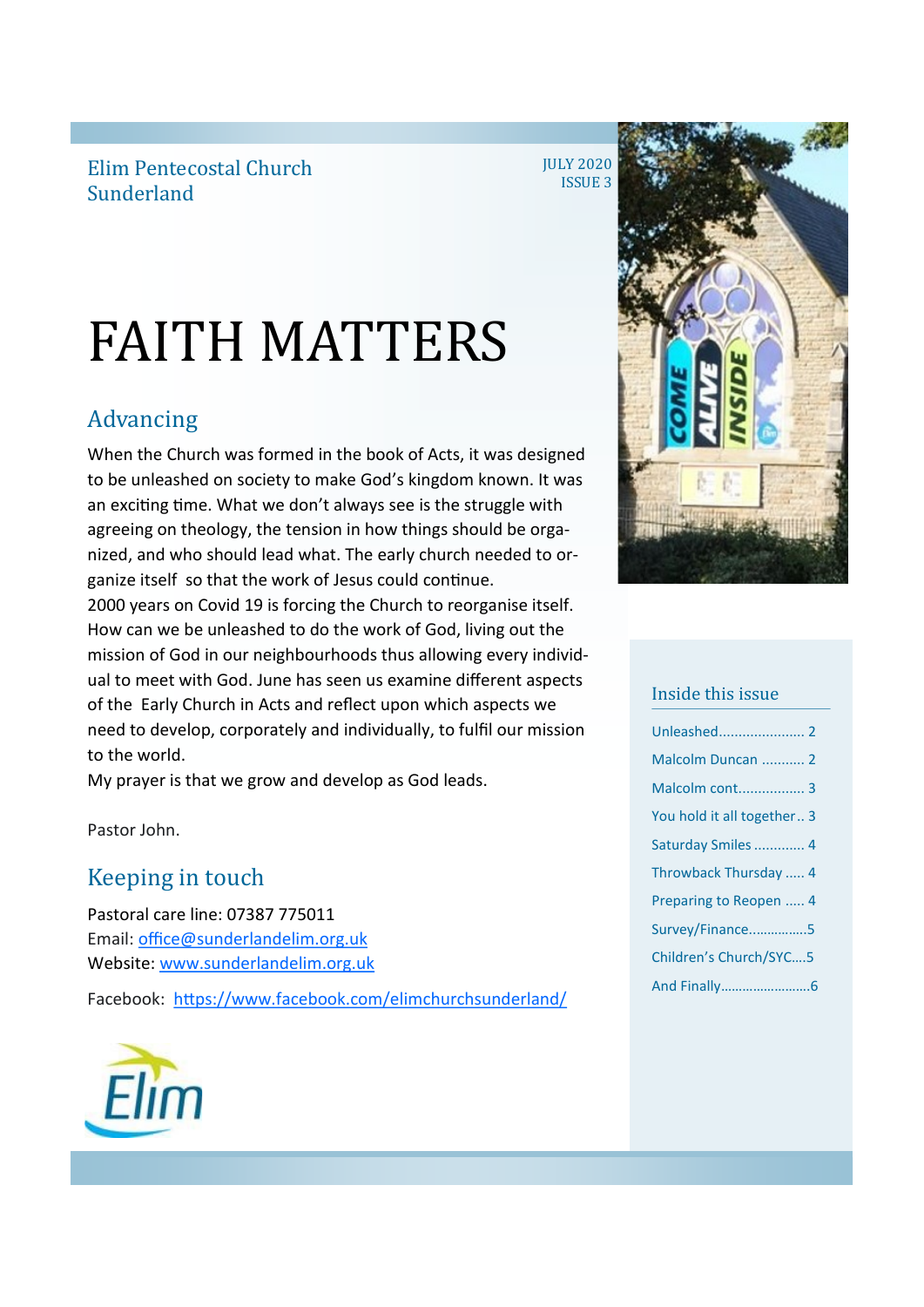## Pastoral Guion **MINISTRIES**



## Leadership Team - Pastoral Care

As our nation navigates it's way out of lockdown, we are turning our attention to how we try to re-establish some sort of normality. This involves how we reinstate public gatherings, but what is of greater importance is the wellbeing of our church family and the communities we serve. Our church is defined by our people, not our premises. Therefore it is of utmost importance that we begin to consider how we can care for those that the Good Shepherd has entrusted to us. Mental health issues, tensions in relationships, debt, unemployment, loneliness. These are just some of the issues we need to minister into. In response we are looking to create, train and support a Pastoral Care Team. Please consider if this is an area in which you can serve?

*"Then they sat on the ground with him for seven days and nights. No one said a word to Job, for they saw that his suffering was too great for words .''*

#### **Current Programme**

**Sunday** 11 am Sunday Stream on Facebook

**Tuesday** 7.30pm Prayer Meeting via Zoom

**Wednesday** 7.30pm Reflections via Zoom

**Thursday**  Throwback Thursday

**Saturday**  Saturday Bible Smiles

**Mon to Fri**  Daily Devotionals

## Malcolm Duncan - Good Grief

How do we as Pentecostals, respond pastorally in the current Coved 19 crisis? What do we believe about death, sorrow and grief? How do we minister into a world that is broken and falling apart? What does Pentecostal theology say into lives that are fractured by grief and loss? Christians are not immune from this heartbreak. Malcolm shares his own personal experience of family pain and grief and points out that a theology that claims protection but doesn't face reality, does no good.

How do we help people walk through sorrow and loss without indulging in short-term escapism? Giving false promises to people is not going to help them in the long run. Job and David experienced the reality of suffering (Job 16:16, Psalm 23:4) even though they walked with God. It was real, and raw, they didn't deny the reality they were experiencing, but they trusted and relied on God through it. Their hope was in Him.

Our challenge is to just sit alongside others in their pain with no words or clichés just like Job's friends in Job 2:13.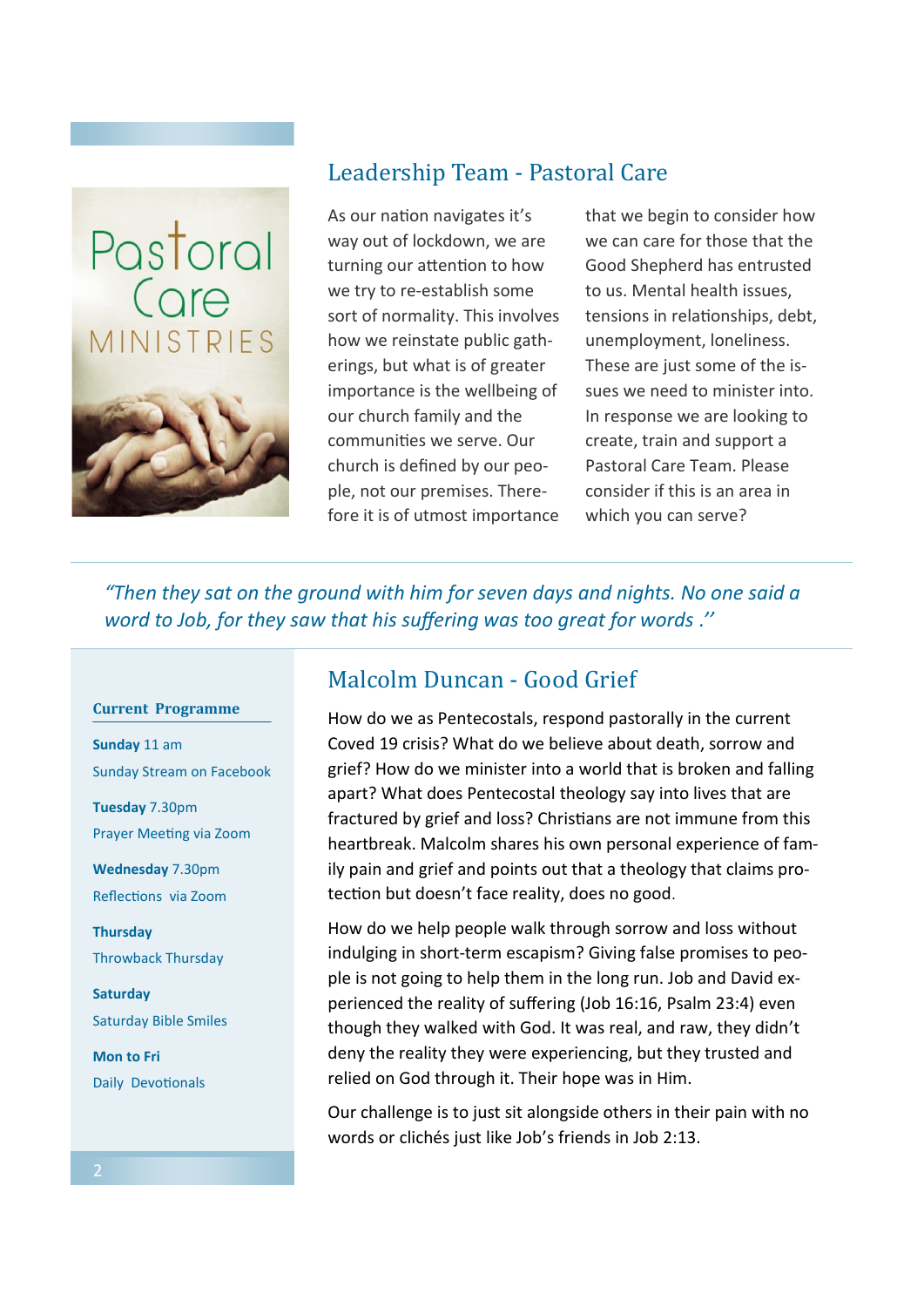

## Malcolm Duncan cont.

A theology of death is not a theology of despair, rather it is only when we can be honest about what we hate about death that we can begin to form a response to it. We are reminded (Psalm 23:4) that God is encountered in the darkness, that shadows prove the presence of light. The mists of uncertainty or questioning can lead to new discoveries of faith and hope. Let us not be afraid to be 'honest'

So, what is a Pentecostal theology of sorrow and death? We believe, as Pentecostals, that God's Spirit is present with us in every situation. This is not a time for a triumphalistic theology (Christian life being one of glory) but instead it is a time for a theology of presence and hopefulness with the result that churches could be beacons of hope in our generation. Not that we avoid death but rather that death does not have the last word. It is swallowed up as 1 Corinthians 15:54 declares.

We are not defined by our circumstances; we are refined by them and when we realise that, we at last come to a place where we can face death helpfully.

Our challenge now is to develop a public Pentecostal theology, for the  $21^{st}$  century, one that grapples with sorrow, fear and despair; a Spirit-enabled theology of presence leading to a Spiritenabled theology of promise. Malcom shares that it is these convictions which draw us into God in praise and adoration, and propels us out into the world in mission.

### You Hold It All Together

It feels like an ocean of sorrow is under my skin. Even the ocean eventually meets the sand. Sorrow on sorrow, I'm waiting, heavy I'm anticipating, Trusting the current will carry me

You are my strength You are my song You are my salvation You hold it all together

We come with great expectations and fears in our hearts Send us Your light as we're making our way through the dark All of the earlier troubles chaos and pain they unravel Looking ahead we rejoice in You.

Like a stone in the wasteland I was useless until You. Lifted high in Your mercy out of sorrow and made new. Oh this mind it can't measure all your favours in this world So we shout adoration Holy Holy are You Lord

David Leonard, Leslie Jordan, Sandra McCracken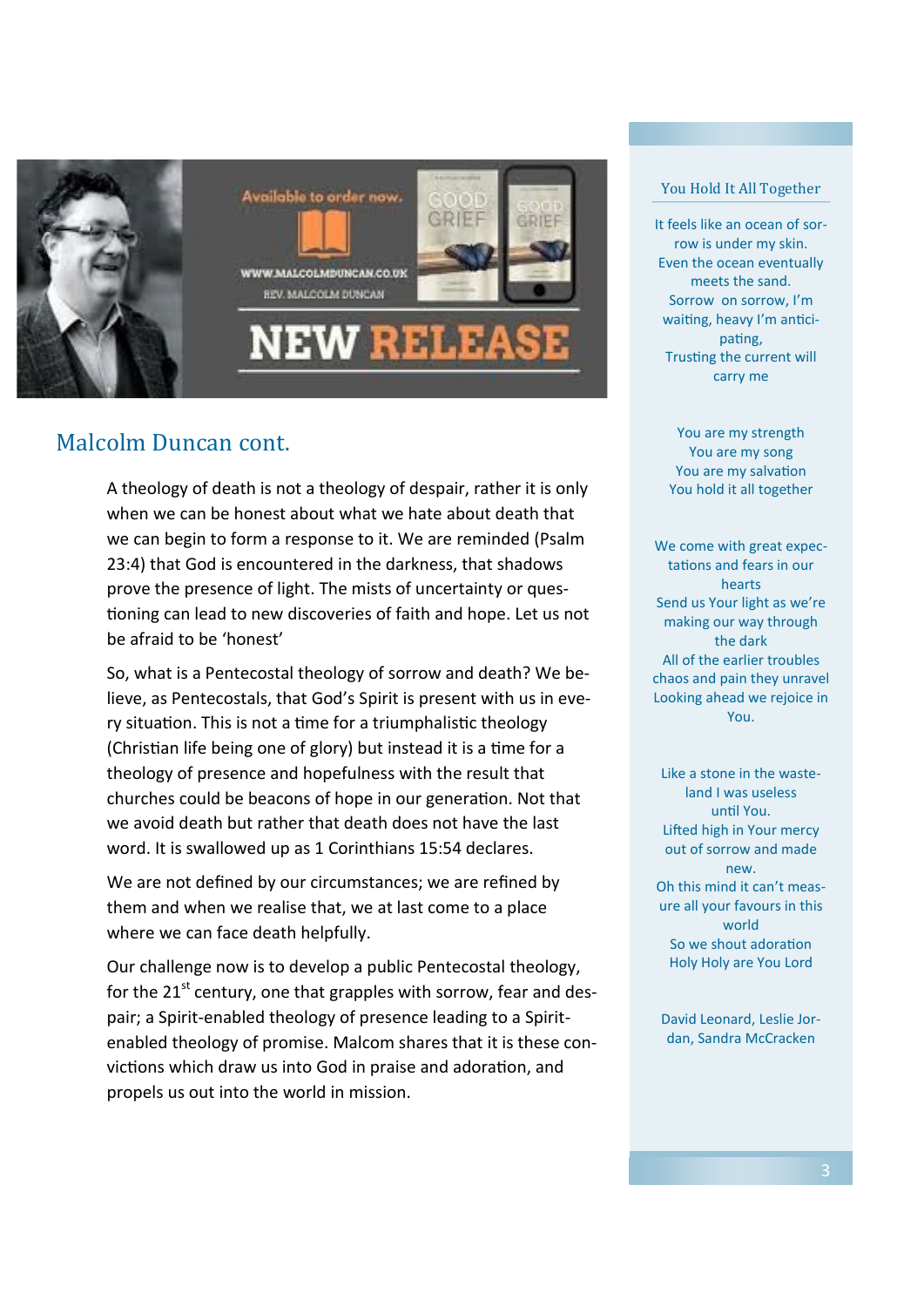### Saturday Bible Smiles

Dear Pastor

I think more people would come to church if you moved it to Disneyland

Ella Aged 8

### Dear Pastor

I know God loves everybody but he's never met my sister.

Tom Aged 6

#### Dear Pastor

You should train my Dad to be minister. Everyday he gives me a sermon about something.

Mary Aged 11

## Throwback Thursday



During June on Facebook we have cast our minds back to birthdays. It's a blessing to be able to celebrate together as a church family. We were reminded of Betty Stafford's 90th and Ted Lewis's 80th birthdays. Here we see Graham celebrating his 60th with SYC and Children's Church. 

## Pastoral Care

On Wednesday evenings we have reflected on the Unleashed Church commencing with 'The Church Unleashed as Family' – Acts 2:42-47; Acts 15:36-41

The Bible presents two ways or images of looking at the Church as family. The first is as the People of God. The image is drawn from the Israelites. A group of people on a journey, travelling together and connected like a family. The people of Israel were initially a family then a tribe or extended family who served to point the way to God.

The second is that of the Body of Christ. Just like the human body, there are different parts, all important and valued but with different and unique purposes. So, in the body of Christ, all in the family are connected, valued for their uniqueness but also dependant on one another, a sense of belonging. Just like society and any relationship, there can be disagreements, so also in a church family, community. It is how we disagree well, so that we can show the world what it means to be part of the family of God. This depends on individuals working together to be 'giving' and serving one another. Both images depict the Church as a family, community that exists to draw others around it to connect with Jesus. Please pray for our church family and for one another. Why not phone or send a text or card.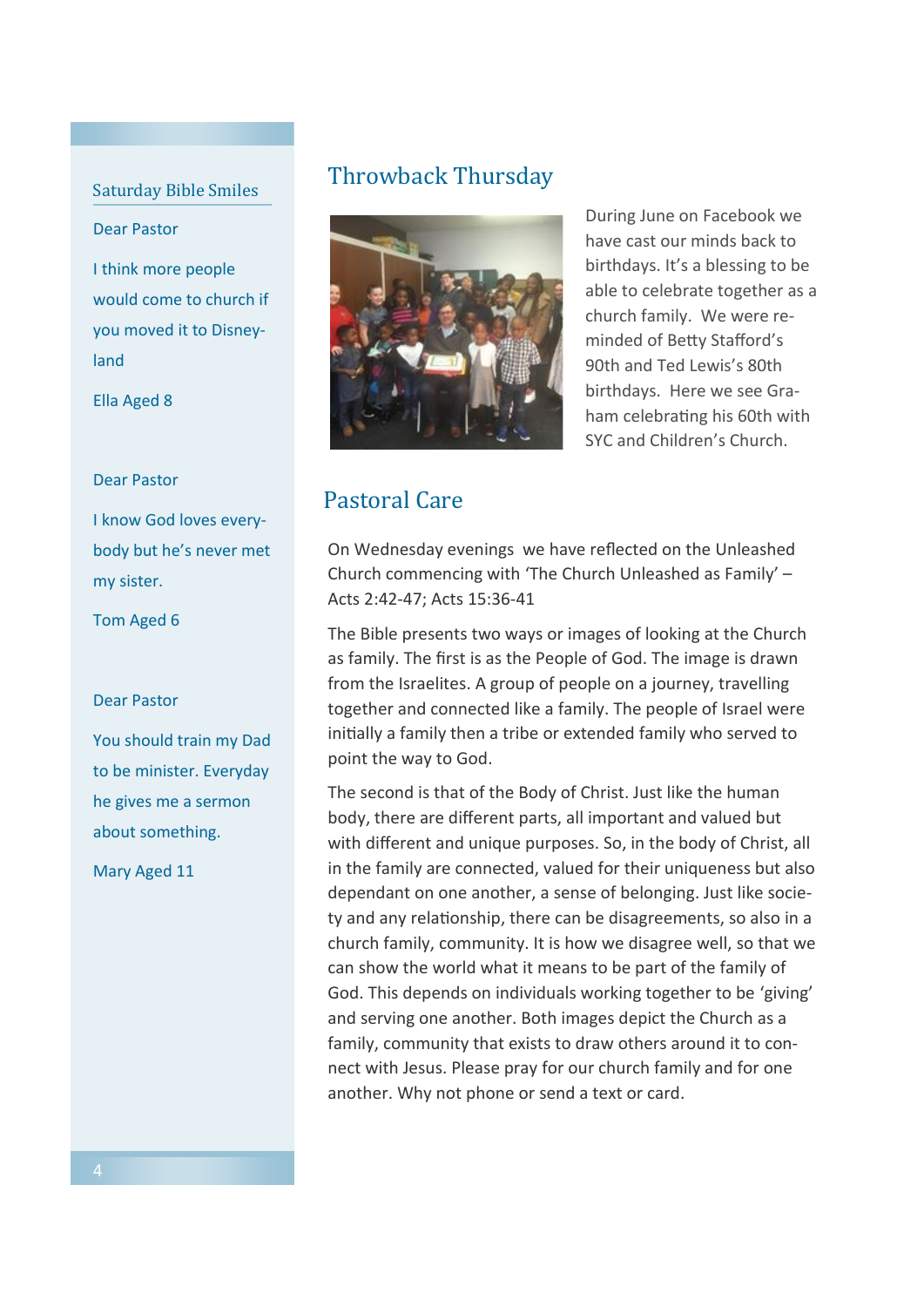## Surveys & Finance

Thank you to those who have returned the survey we sent out. We are currently collating the results and they'll be used to inform the Leadership Team as they plan the future ministry and activity of the church.

We thank God for His financial provision and for your support. We still need £12,400 to carry out the repairs to the roof. If you would like to donate or have any Lockdown fundraising ideas, please get in touch.

June Offerings £3793.68 June Expenditure £4563.73

## *"The goal of parenting isn't to create perfect kids. It's to point our kids to the perfect God ." Lindsey Bell*

## Children's Church and SYC

In addition to WhatsApp Children's Church and SYC have also connected via Zoom meetings, which was great for the children and young people to see each other.

Children's Church has been learning about Joseph, from his colourful coat to the reunion with his family. We are just starting to look at the life of David starting with his anointing and his encounter with Goliath.

Children's Church and SYC received a little gift bag of goodies, with pictures, crafts and growing activities, as a means of encouragement. The children have

been sending in pictures of the Bible stories we have studied; prayers; crafts activities and to show the progress of their cress growing challenge. Examples of their prayers and pictures are on Facebook.

SYC have been looking at prayer, worship and messages of hope in the Bible. The baking challenge was the highlight of the month – their baking talents are amazing! The weekly 'Comfy Chair' feature has continued, including one from Wearside Youth for Christ's Andy where we even found out his best dance moves.